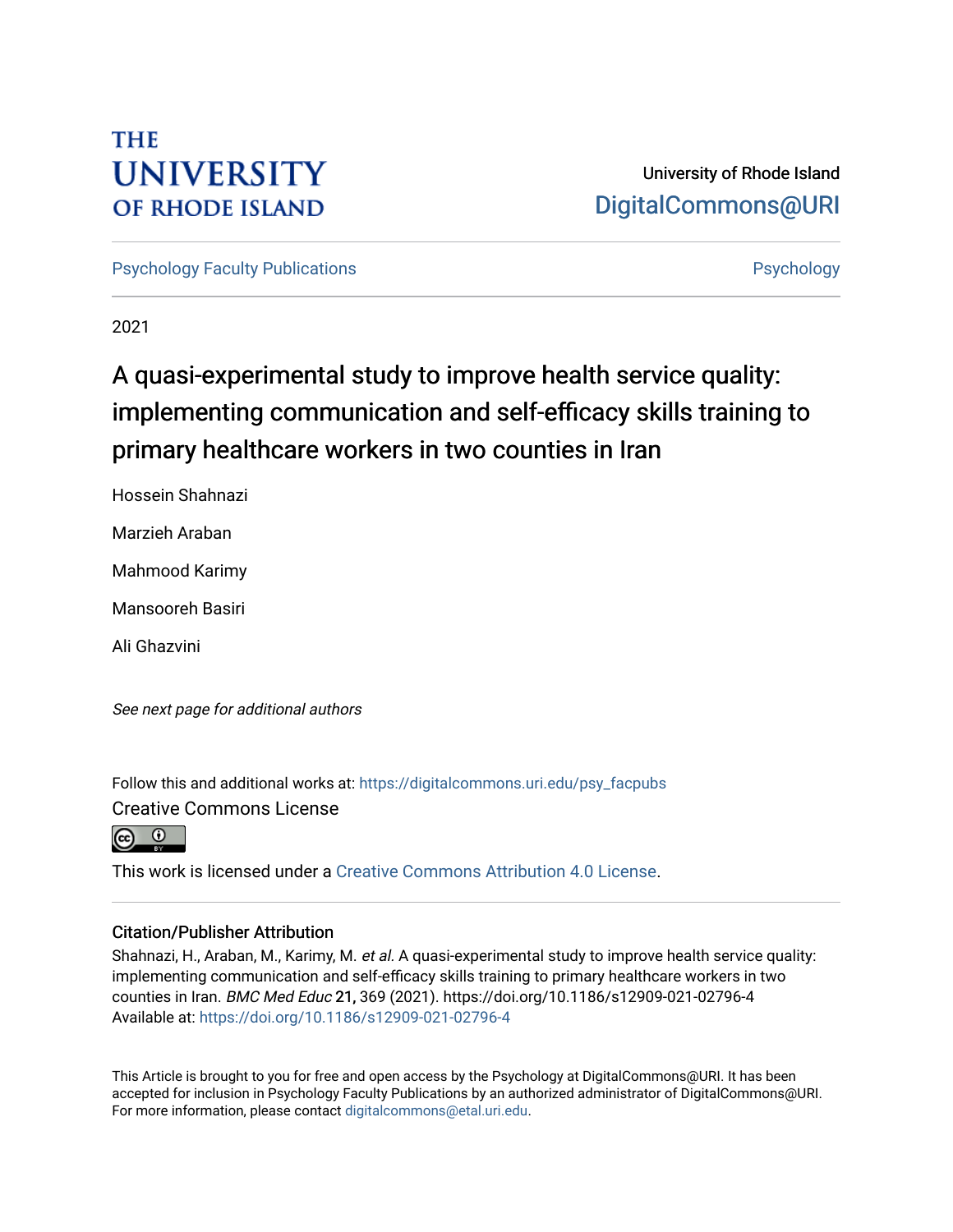### Authors

Hossein Shahnazi, Marzieh Araban, Mahmood Karimy, Mansooreh Basiri, Ali Ghazvini, and L. A.R. Stein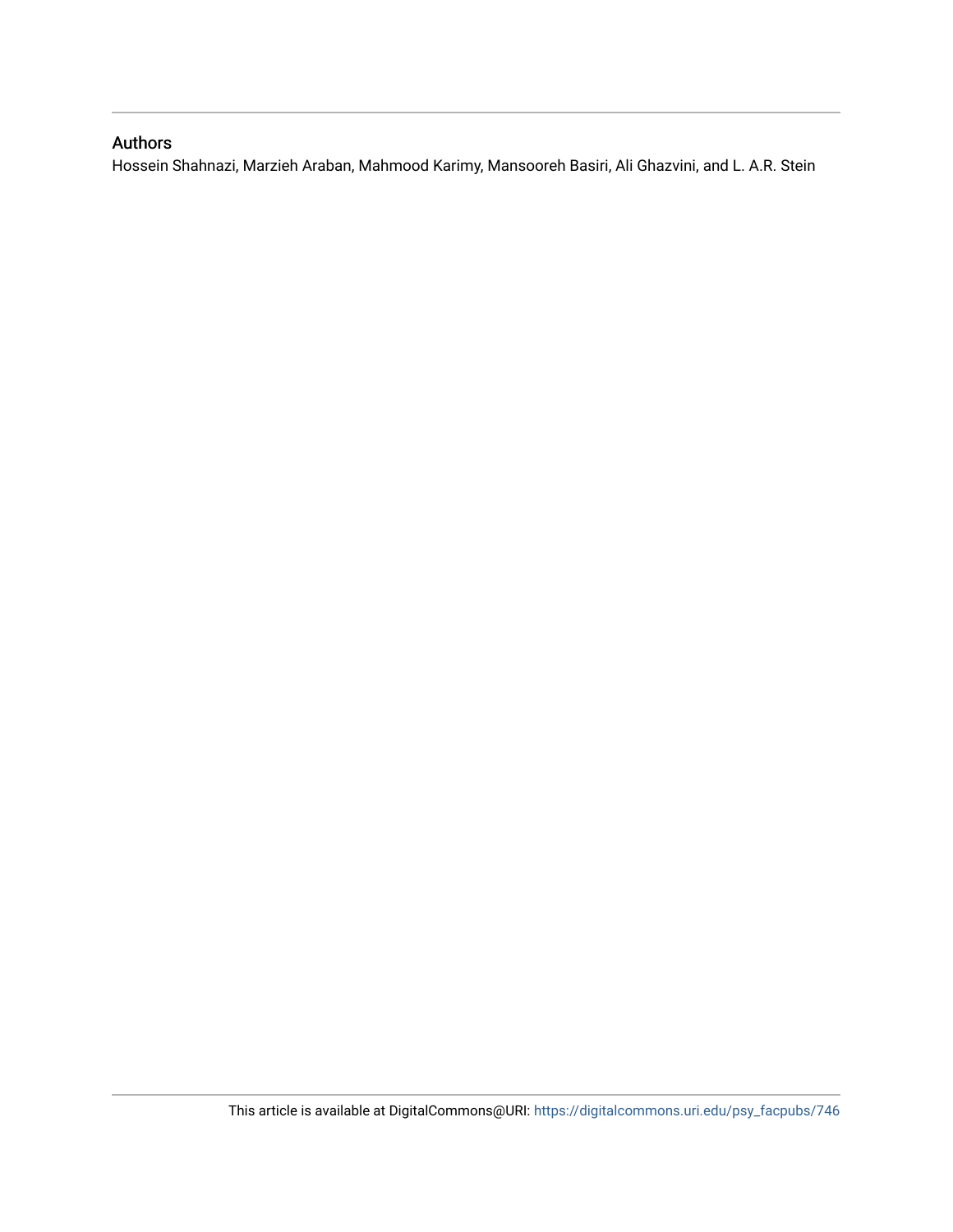## **RESEARCH ARTICLE Example 2014 12:30 The Contract of Contract ACCESS**

# A quasi-experimental study to improve health service quality: implementing communication and self-efficacy skills training to primary healthcare workers in two counties in Iran

Hossein Shahnazi<sup>1</sup>[,](http://orcid.org/0000-0002-8413-1942) Marzieh Araban<sup>2</sup>, Mahmood Karimy<sup>3\*</sup>@, Mansooreh Basiri<sup>4</sup>, Ali Ghazvini<sup>5</sup> and LAR Stein<sup>6,7,8,9</sup>

### Abstract

**Background:** Service satisfaction ratings from clients are a good indicator of service quality. The present study aimed to investigate the impact of communication skills and self-efficacy training for healthcare workers on clients' satisfaction.

Methods: A quasi-experimental study was conducted in health centers of Saveh University of Medical Science in Iran. Primary Healthcare (PHC;  $N = 105$ ) workers and service recipients ( $N = 364$ ) were randomly assigned to intervention and control groups. The intervention group received four 90-min training sessions consisting of lecture, film screening, role-playing, and discussion group. Before and 3 months after the intervention, a multi-part questionnaire (including demographics, self-efficacy and communication skills in PHC workers; and satisfaction questionnaire in service recipients) was completed by participants in both intervention and control groups.

Results: PHC worker mean scores of self-efficacy and communication skills after the educational program were increased in the intervention group compared to the control group ( $p < 0.05$ ). Also, mean satisfaction scores for service recipients of the intervention group (PHC workers) generally significantly increased compared to the control group ( $p < 0.001$ ).

Conclusions: The educational program improved the self-efficacy, and communication skills in health workers and improved client satisfaction overall. Our results support the application of self-efficacy and communication skills training for other medical groups who wish to improve clients satisfaction as an important health services outcome.

Keywords: Communication skills, Self-efficacy, Primary healthcare, Client

Full list of author information is available at the end of the article

data made available in this article, unless otherwise stated in a credit line to the data.

© The Author(s), 2021 **Open Access** This article is licensed under a Creative Commons Attribution 4.0 International License, which permits use, sharing, adaptation, distribution and reproduction in any medium or format, as long as you give



undates



<sup>\*</sup> Correspondence: [karimymahmood@yahoo.com](mailto:karimymahmood@yahoo.com) <sup>3</sup>

<sup>&</sup>lt;sup>3</sup>Department of Public Health, Social Determinants of Health Research Center, Saveh University of Medical Sciences, Saveh, Iran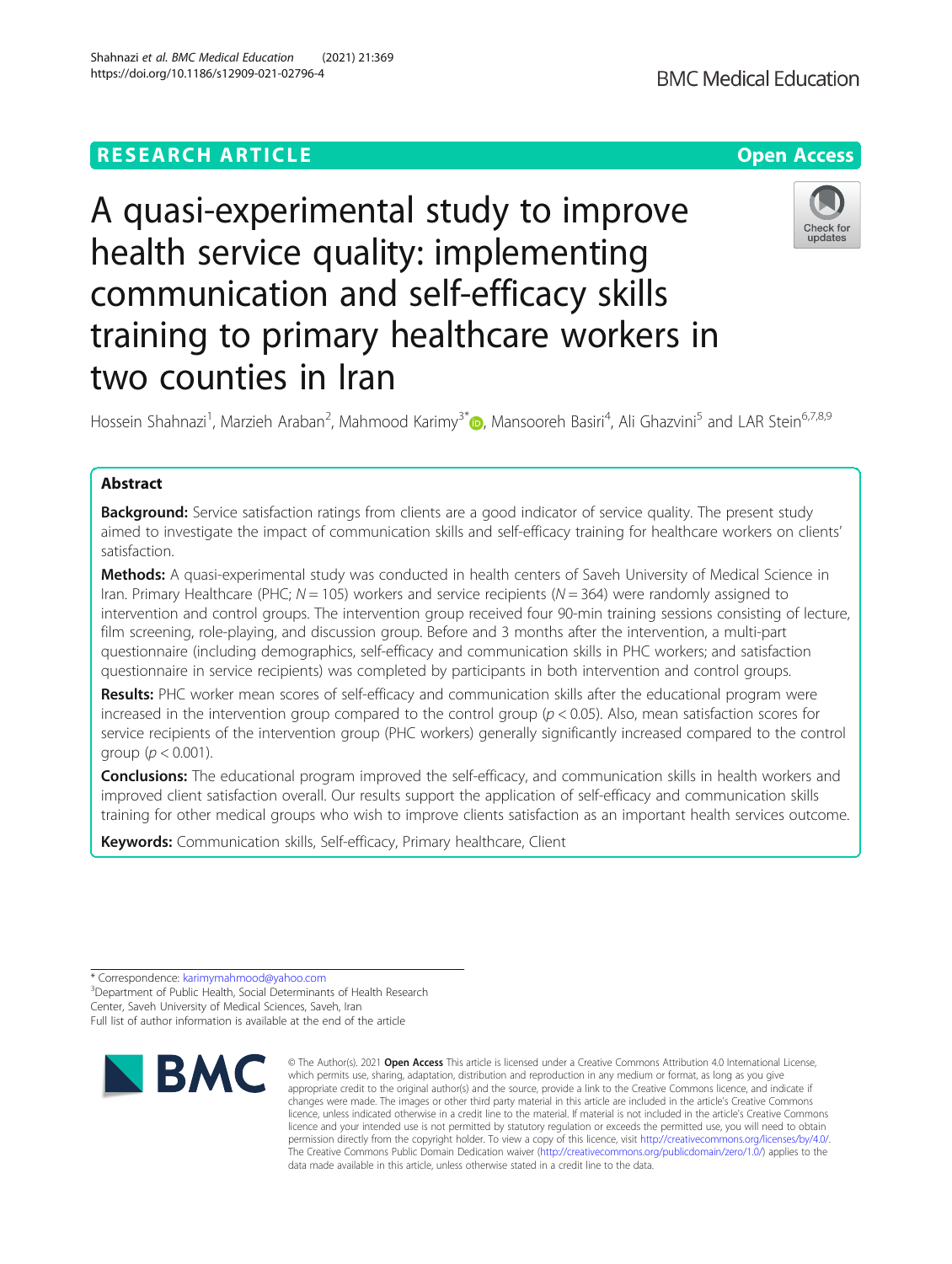#### Introduction

Service satisfaction is affected by service quality, quality of service delivery, and levels of service recipients' expectation of service quality  $[1, 2]$  $[1, 2]$  $[1, 2]$  $[1, 2]$ . Service satisfaction is a good indicator of service quality [[2\]](#page-10-0). Measurement of service recipient satisfaction is a common method for evaluating the treatment quality in healthcare organizations [[3\]](#page-10-0). Generally, the concept of satisfaction in providing health services refers to the feeling or attitude of service clients. There is a direct relationship between patient satisfaction and remaining in treatment [\[4](#page-10-0)].

Appropriate interpersonal communication between healthcare providers and recipients is an important determinant of clients satisfaction and compliance with healthcare guidelines [[5\]](#page-10-0). Proper and effective communication between health personnel and patients has a positive impact on health and medical care and enhances patient satisfaction. Focusing only on technical aspects of health care may lead professionals to use ineffective communication methods (e.g., lack of eye contact, not listening fully to client or patient concerns), and thus key and major problems of patients are not clearly identified [[6,](#page-10-0) [7\]](#page-10-0). Communication skills (CS) are crucial to professionals that come in direct contact with clients. Such skills convey respect, attention and empathy; and frequently include asking open questions, listening actively, and using intelligible words for patients in order to increase the effectiveness of medical interview and treatment process as well as patients' satisfaction  $[8-10]$  $[8-10]$  $[8-10]$ .

Today, health managers and planners around the world, particularly in developing countries are facing important challenges in responding the health care needs of the general population [[11,](#page-10-0) [12\]](#page-10-0). In Iran, Primary Healthcare (PHC) workers are responsible for providing appropriate health education and services for the public [[13,](#page-10-0) [14](#page-10-0)]. PHC workers prevent patients from being referred to clinics and hospitals by providing primary health care [[15](#page-10-0)]. Therefore, the PHC workers' ability to communicate effectively with individuals is an essential requirement for satisfaction and engagement of service recipients to promote health [\[14](#page-10-0), [15](#page-10-0)]. Improving selfefficacy (SE) for communicating may assist in improving CS [\[6](#page-10-0)]. SE is the main element of the social-cognitive theory that refers to an individual's belief or judgment about their ability to perform tasks and responsibilities [[16\]](#page-10-0). Therefore, SE is an important factor for successful performance, and the skills that lead to successful performance  $[6, 17]$  $[6, 17]$  $[6, 17]$  $[6, 17]$ .

In Iran, primary healthcare coverage is offered to over 95 % of rural areas, but quality of care is the main concern of health policymakers. Since satisfaction is an important index of quality and performance of health care [[13,](#page-10-0) [15](#page-10-0)] and given the lack of information on how CS and SE of health workers affect patient satisfaction, the present study aimed to evaluate the impact of an educational intervention, based on SE and CS, for PHC workers. Of particular interest was impact on the satisfaction of public health service recipients.

#### Methods

#### Design, procedure and the study sample

The present study, conducted in 2019, was a quasiexperimental intervention study conducted on primary healthcare workers ( $N = 105$ ) in health centers of Saveh and Zarandieh counties, and patients  $(N = 364)$  living in rural areas of Saveh and Zarandieh. Setting power to 80 %, with a medium effect size and alpha = 0.01, the sample size needed for PHC workers was  $N = 44$  per group ( $N = 88$ , in total), based on similar previous studies  $[17]$  $[17]$ . In anticipation of drop-out,  $N = 105$  PHC workers were approached to participate in the study. One left just before beginning the study, leaving  $N = 104$ PHC workers ( $N = 60$  and  $N = 44$  in intervention and control groups, respectively). Sample size needed for service recipients was calculated at  $N = 303$  based on previous research [[18](#page-10-0)], setting power to 80 %, with medium effect size and alpha = 0.01. Of the  $N = 364$  service recipients screened for eligibility (see below) none were excluded, leaving  $N = 182$  in both intervention and control conditions. Subsequently,  $N = 2$  and  $N = 4$  were lost to follow-up from intervention and control groups, respectively, leaving  $N = 358$  for analyses  $(N = 180$  and  $N = 178$ in intervention and control groups, respectively). See Consort Diagram (Fig. [1](#page-4-0)). Figure [2](#page-5-0) depicts study design.

Because PHC workers in Zarandieh and Saveh had similar scientific and cultural characteristics, PHC workers in Zarandieh were placed in the control group, and PHC workers in Saveh were placed in the intervention group. This was done by randomizing which site would be placed in control (using flip of a coin). Thereafter, personnel numbers were utilized to randomly sample PHC workers in each site. Service recipients were randomly selected (using random numbers table) from the list of clients seen by PHC workers in the last 3 months, and then were contacted and informed of the research purpose. Appointments took place at their homes where they completed the satisfaction questionnaire.

Inclusion criteria for PHC workers were anticipated continued employment for the next 6 months, at least one year of work experience (both determined through interview) and willingness to participate in the study. PHC workers were excluded if they were absent from two consecutive training sessions (see below). For service recipients, inclusion criteria were residence in Zarandieh or Saveh, receipt of PHC services in the last 3 months, being 15 years or older and willingness to participate in the study.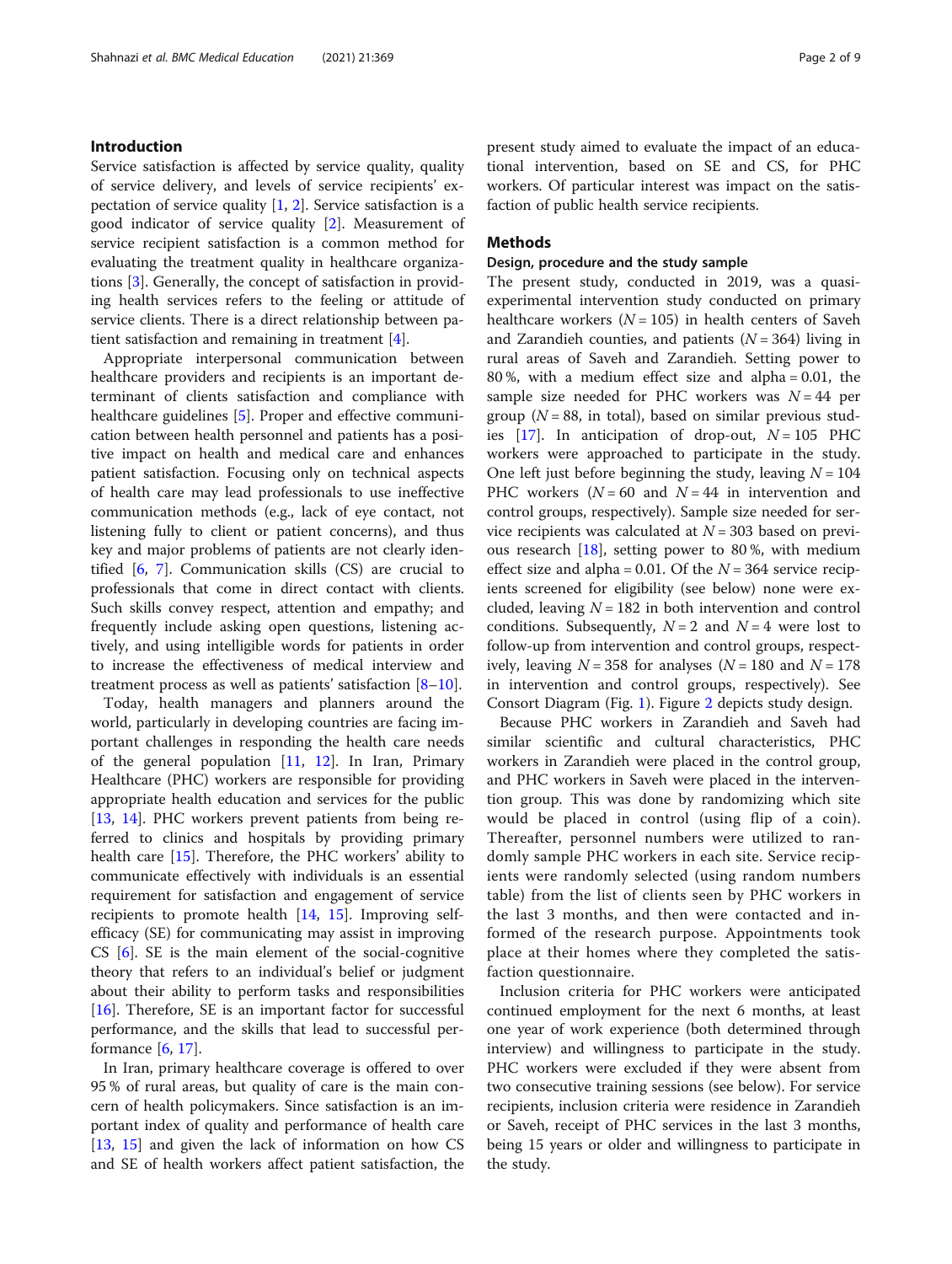Measures A multi-part assessment included demographic information, and valid/reliable measures of SE, CS and satisfaction  $[6, 7, 14, 18]$  $[6, 7, 14, 18]$  $[6, 7, 14, 18]$  $[6, 7, 14, 18]$  $[6, 7, 14, 18]$  $[6, 7, 14, 18]$  $[6, 7, 14, 18]$ . PHC worker SE was assessed with 4 questions [[7\]](#page-10-0), with answers on a five-point Likert scale ranging from  $5 =$  "always" to  $1 =$  "never." Higher scores indicated higher SE. A study conducted in Iran found Cronbach's alpha was 0.82 [[6\]](#page-10-0). A checklist was used to assess PHC worker communication performance with clients in seven areas (2 items for starting the session, 6 items for creating a relationship, 3 items for data collection, 2 items for attending to client's perception of referral source, 3 items for providing information, 2 items for mutual agreement and 4 items for ending the session). Performance of the skill received a score of 2 (yes) whereas not performing the skill was scored 1 (no). Scores on this construct ranged from 22 to 44. Cronbach's alpha was 0.78 [\[7](#page-10-0)] for this measure. The client satisfaction questionnaire [[18](#page-10-0), [19](#page-10-0)] consisted of 42 items in 6 domains (8 items for access to services, 6 items for continuity of care, 8 items for humaneness of staff, 5

items for comprehensiveness of care, 5 items for provision of health education, 10 items for effectiveness

of service). Responses were evaluated using a 5-point Likert scale from "strongly agree"  $(= 2)$  to "strongly disagree" (= -2). Higher and more positive scores indicate more satisfaction. In Iran, face- and content-validity, and reliability were confirmed [[14\]](#page-10-0). Reliability was assessed for SE and CS questionnaires, in 20 health workers; and for service satisfaction questionnaire in 30 clients were similar to the target population in terms of demographic characteristics. Cronbach's alphas were 0.81, 0.79 and 0.73 for SE, CS, and satisfaction questionnaires, respectively, when considering each questionnaire as a whole. This was calculated using standard statistical package for social sciences (SPSS 19).

Data were collected prior to training. PHC workers reported on SE and demographics, whereas trained observers completed the CS checklist while observing interactions between PHC workers and clients. Clients completed the satisfaction questionnaire via self-report; persons with no or low literacy completed the questionnaire via interview. Staff members assisting with observations/interviews were blind to condition, and clients were blind to condition. All data were collected 3 months following training, except for demographics.

<span id="page-4-0"></span>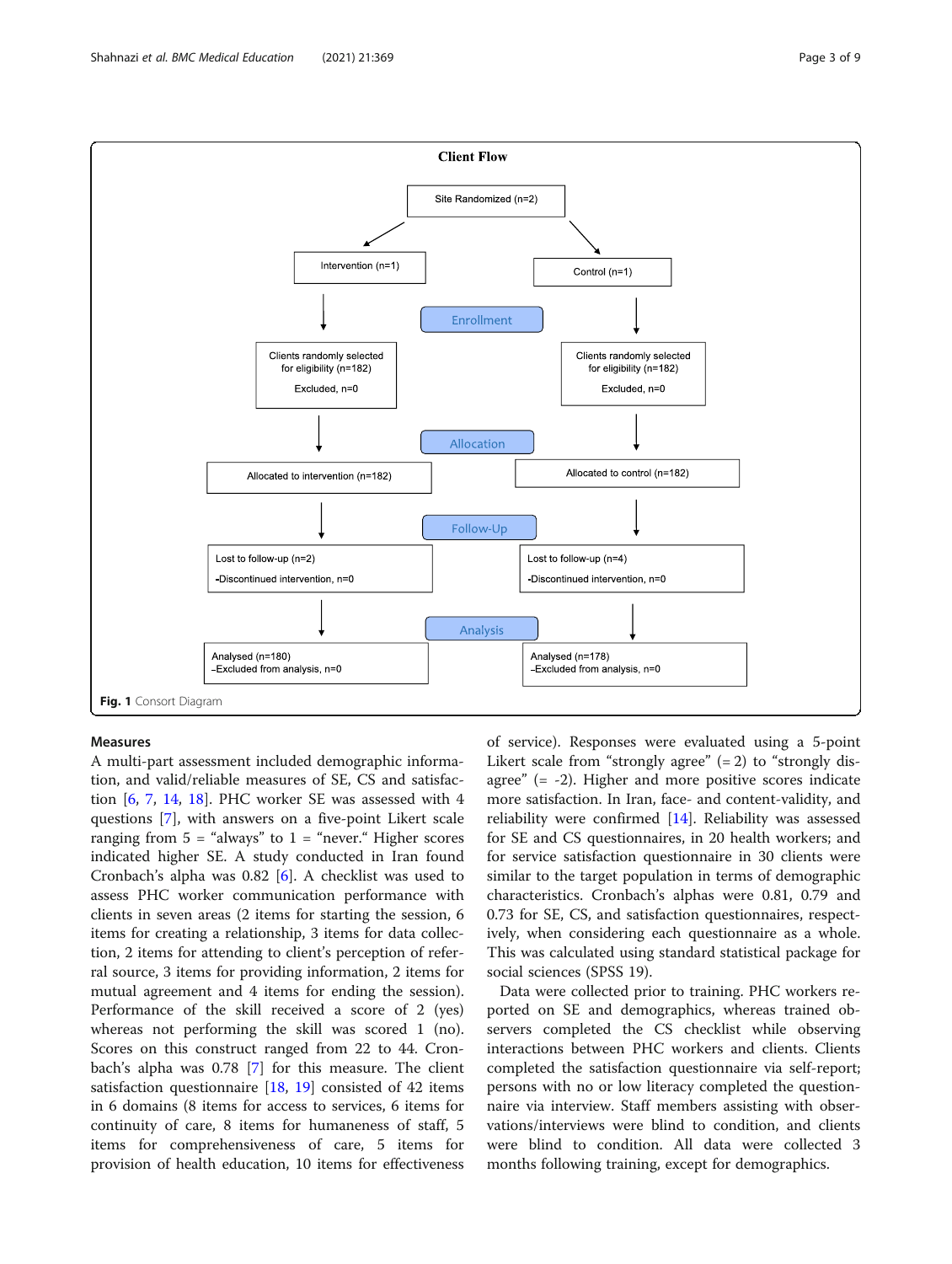<span id="page-5-0"></span>

#### Intervention and control groups

The training program was designed and held for the intervention group in four 90-minute training sessions. Training methods included: Lecture and question-andanswer sessions to increase awareness and consolidate learning; film screening; role-playing to enhance SE and improve CS; discussion group to improve SE and CS; instruction booklets; and texting key points of effective communication as reminders. The control group received routine training. Typical training is 2 years consisting of course work, and in-service training. Topics cover general, oral and elderly health; problem solving; collaboration; social factors impacting health; human rights; and cultural beliefs.

#### Statistical analysis

Data were analyzed via SPSS 19 using chi-square tests for categorical variables, independent sample t-tests and paired t-tests. An independent sample t-test was used to compare the mean scores of CS questionnaires between intervention and control groups. Also, a paired t-test was used to compare the mean scores of CS questionnaires before and after training sessions. A Mann-Whitney was used to compare the mean scores of SE, and satisfaction questionnaires between intervention and control groups. Also, a Wilcoxon was used to compare the mean scores of SE, and satisfaction questionnaires before and after training sessions. Data normality was confirmed using the Kolmogorov-Smirnov test, histograms, and normality of residuals.

#### Ethics

The Research Ethics Committee of the Saveh University of Medical Sciences approved the study protocol (Number: IR.SAVEHUMS. REC1396.16). Also, all participants in this research completed a written informed consent.

#### Results

From 364 service recipients, 358 (180 in the intervention group and 178 in the control group) who completed the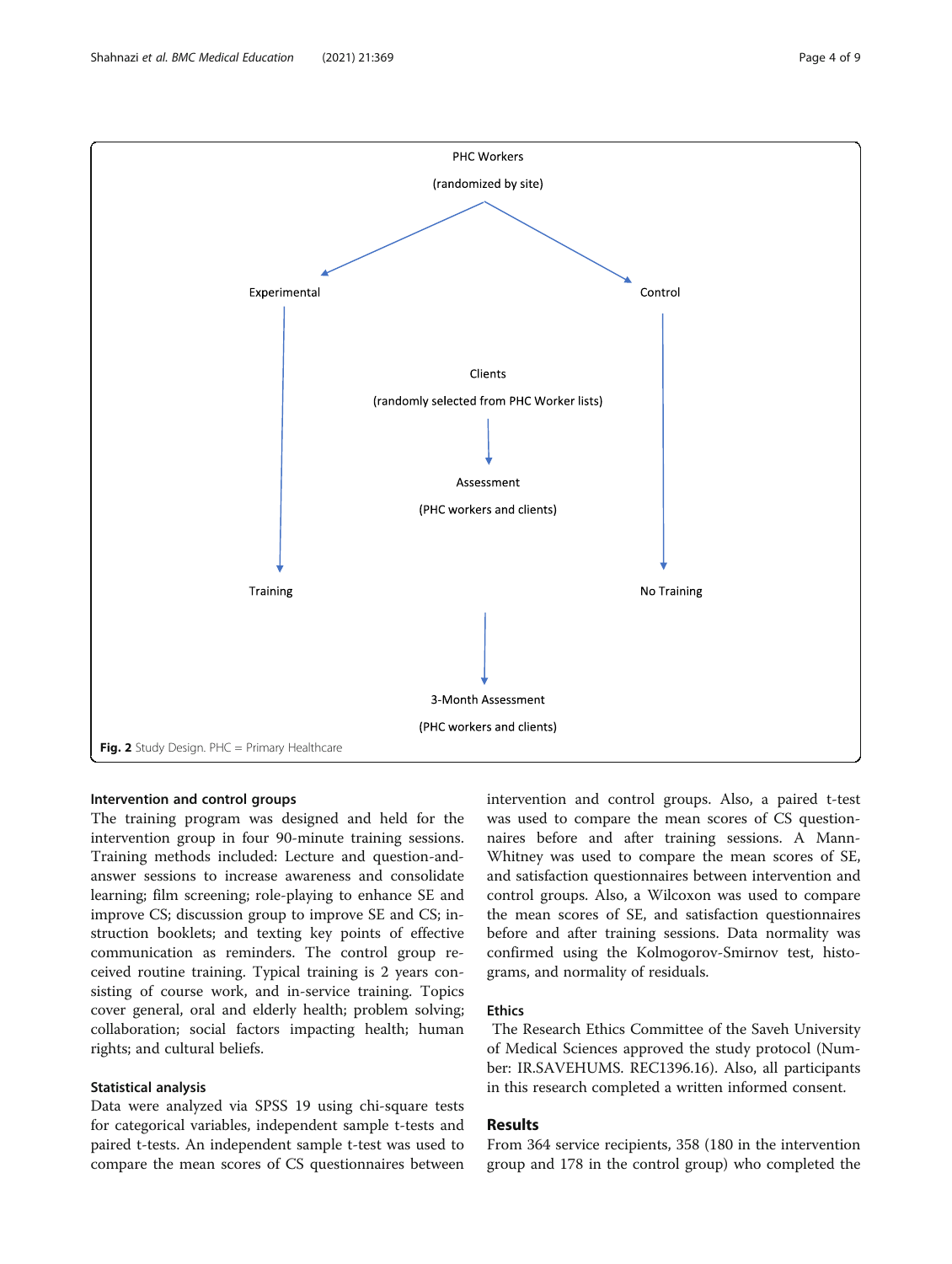post-test underwent the final analysis. The mean age of service recipients was  $40.5 \pm 14.9$  years in the intervention group, and  $37.7 \pm 12.3$  years in the control group  $(p > 0.05)$ . Intervention and control groups were similar on demographic variables (e.g., gender, insurance, education and occupation) and no significant differences were found between groups. Among PHC workers, intervention and control groups were similar on demographic variables (e.g., gender, work experience and literacy level) and there were no significant differences between groups. See Tables 1 and [2.](#page-7-0)

According to Table [3](#page-7-0), for PHC workers, there was no significant difference between the intervention and control groups before training on SE and all CS constructs except for attending to client perception of referral source ( $p < 0.05$ ). Following training, paired t-tests indicated that the mean scores of SE and all communication skill constructs significantly increased in the intervention group  $(p < 0.001)$ , while mean scores in the control group increased on starting a session, decreased on data collection and evidenced no other significant differences.

For service recipients (Table [4\)](#page-8-0), there were no significant differences between intervention and control groups before training on components of satisfaction (access to services, continuity of care, humaneness of staff, comprehensiveness of care, provision of health education, effectiveness of service), but mean scores of satisfaction variables generally significantly increased in

Clients were generally dissatisfied with comprehensiveness of care (Table [4\)](#page-8-0). There were no differences between intervention and control groups prior to training. In the intervention group, clients became more dissatisfied with comprehensiveness of care following training; however, no difference was found from pre- to posttraining for clients in the control group. Following training, clients in the intervention group were significantly more dissatisfied with comprehensiveness of care than those in the control group. Medians and Interquartile Range of SE and all satisfaction constructs reported in Table [5.](#page-8-0)

#### **Discussion**

The present study aimed to evaluate the impact of PHC worker training on: (1) PHC worker CS and SE, and (2) client satisfaction with services. Satisfaction among clients of trained PHC workers generally increased from pre- to post-training; and following training, satisfaction generally improved among clients of trained PHC workers as compared to clients of non-trained PHC workers. Similarly, SE and CS increased among trained PHC workers from pre- to post-training; and following training, SE and CS improved among trained PHC workers as compared to non-trained PHC workers.

Table 1 Comparison of categorical variables in clients seen by two groups of primary healthcare workers (Behvarz) assigned tobk Intervention and Control groups

| <b>Variables</b>        | Intervention (n=180) |                | Control $(n=178)$ |                | P-value |
|-------------------------|----------------------|----------------|-------------------|----------------|---------|
|                         | Number               | Percentage (%) | Number            | Percentage (%) |         |
| Sex                     |                      |                |                   |                |         |
| Male                    | 79                   | 43.9           | 82                | 46             | 0.67    |
| Female                  | 101                  | 56.1           | 96                | 54             |         |
| <b>Education</b>        |                      |                |                   |                |         |
| Illiterate              | 15                   | 8.4            | 11                | 6.2            | 0.54    |
| Elementary              | 99                   | 55             | 92                | 51.7           |         |
| High school and diploma | 46                   | 25.6           | 57                | 32             |         |
| Academic                | 20                   | 11             | 18                | 10.1           |         |
| Job                     |                      |                |                   |                |         |
| Student                 | 8                    | 4.4            | 10                | 5.6            | 0.39    |
| Farmer / Shepherd       | 43                   | 23.9           | 54                | 30.3           |         |
| Staff                   | $\overline{7}$       | 3.9            | 5                 | 2.9            |         |
| Housewife               | 90                   | 50             | 88                | 49.4           |         |
| other                   | 32                   | 17.8           | 21                | 11.8           |         |
| Insurance               |                      |                |                   |                |         |
| Yes                     | 169                  | 93.9           | 170               | 95.5           | 0.49    |
| No                      | 11                   | 6.1            | 8                 | 4.5            |         |

Note: Chi-square used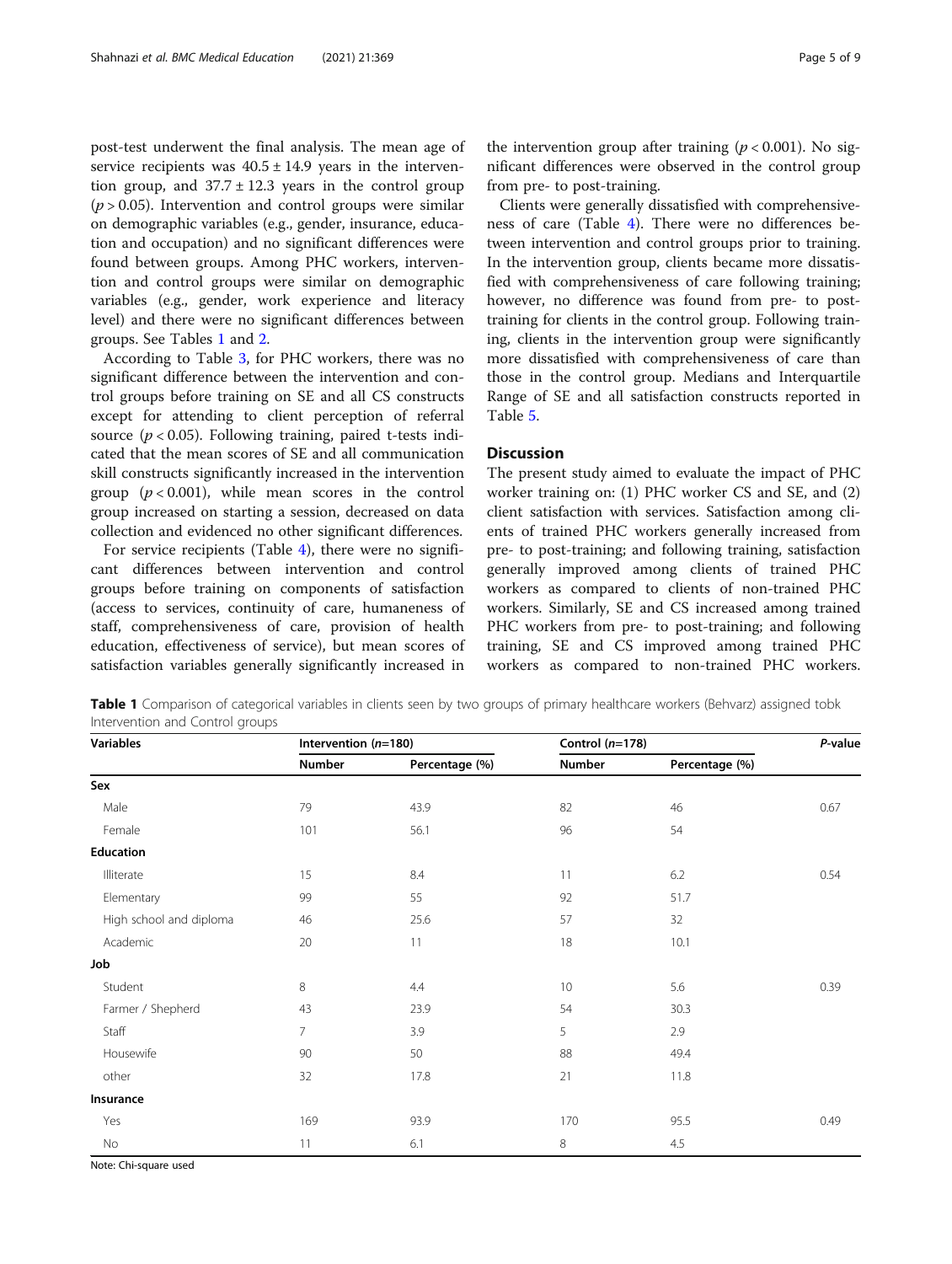| <b>Variables</b>        | Intervention $(n=60)$ |                | Control $(n=44)$ |                | P-value |
|-------------------------|-----------------------|----------------|------------------|----------------|---------|
|                         | <b>Number</b>         | Percentage (%) | <b>Number</b>    | Percentage (%) |         |
| Sex                     |                       |                |                  |                |         |
| Male                    | 25                    | 41.6           | 16               | 36.4           | 0.58    |
| Female                  | 35                    | 58.4           | 28               | 63.6           |         |
| Education               |                       |                |                  |                |         |
| Elementary              | 8                     | 13.3           | 6                | 13.6           | 0.12    |
| Middle school           | 11                    | 18.3           | 5                | 11.4           |         |
| High school and diploma | 33                    | 55             | 32               | 72.7           |         |
| Academic                | $\,8\,$               | 13.3           |                  | 2.3            |         |
| work experience         |                       |                |                  |                |         |
| $<$ 10                  | 15                    | 25             | 9                | 20.4           | 0.66    |
| $10 - 19$               | 19                    | 31.7           | 12               | 27.3           |         |
| $\geq$ 20               | 26                    | 43.3           | 23               | 52.3           |         |

<span id="page-7-0"></span>

| Table 2 Comparison of categorical variables in primary healthcare workers (Behvarz) assigned to Intervention and Control |  |  |
|--------------------------------------------------------------------------------------------------------------------------|--|--|
|--------------------------------------------------------------------------------------------------------------------------|--|--|

Note: Chi-square used

Table 3 Comparison of communication skills and self-efficacy in primary healthcare workers (Behvarz) assigned to Intervention and Control at baseline and 3-months follow-up

| Variable                                          | <b>Group Time</b>          | Intervention group<br>Mean $\pm$ SD ( $N = 60$ ) | Control group<br>Mean $\pm$ SD ( $N = 44$ ) | P-value*      |
|---------------------------------------------------|----------------------------|--------------------------------------------------|---------------------------------------------|---------------|
| Starting the session                              | Baseline                   | $2.52 \pm 0.62$                                  | $2.38 \pm 0.51$                             | 0.06          |
|                                                   | 3-months follow-up         | $3.79 \pm 0.46$                                  | $2.87 \pm 0.72$                             | 0.001         |
|                                                   | $P$ -value**               | 0.001                                            | 0.001                                       |               |
| creating a relationship                           | Baseline                   | $8.95 \pm 1.57$                                  | $9.0 \pm 1.54$                              | 0.68          |
|                                                   | 3-months follow-up         | $11.91 \pm 1.78$                                 | $9.75 \pm 2.03$                             | 0.001         |
|                                                   | $P$ -value <sup>**</sup>   | 0.001                                            | 0.06                                        |               |
| data collection                                   | Baseline                   | $5.0 \pm 0.78$                                   | $4.84 \pm 0.63$                             | 0.18          |
|                                                   | 3-months follow-up         | $5.51 \pm 0.56$                                  | $4.55 \pm 0.49$                             | 0.001         |
|                                                   | $P$ -value**               | 0.001                                            | 0.04                                        |               |
| attending to client perception of referral source | Baseline                   | $3.25 \pm 0.89$                                  | $2.84 \pm 0.75$                             | 0.01          |
|                                                   | 3-months follow-up         | $3.78 \pm 0.48$                                  | $2.77 \pm 0.62$                             | 0.001         |
|                                                   | $P$ -value**               | 0.001                                            | 0.39                                        |               |
| providing information                             | Baseline                   | $4.67 \pm 0.75$                                  | $4.59 \pm 0.87$                             | 0.56          |
|                                                   | 3-months follow-up         | $5.49 \pm 0.64$                                  | $4.69 \pm 0.61$                             | 0.001         |
|                                                   | $P$ -value**               | 0.001                                            | 0.55                                        |               |
| mutual agreement                                  | Baseline                   | $2.87 \pm 0.56$                                  | $2.84 \pm 0.73$                             | 0.95          |
|                                                   | 3-months follow-up         | $3.21 \pm 0.58$                                  | $2.66 \pm 0.64$                             | 0.001         |
|                                                   | $P$ -value**               | 0.001                                            | 0.27                                        |               |
| ending the session                                | Baseline                   | $5.64 \pm 1.0$                                   | $5.37 \pm 0.85$                             | 0.06          |
|                                                   | 3-months follow-up         | $6.81 \pm 0.92$                                  | $5.66 \pm 1.10$                             | 0.001         |
|                                                   | $P$ -value**               | 0.001                                            | 0.17                                        | $P$ -value*** |
| Self-efficacy                                     | Baseline                   | $31.52 \pm 2.91$                                 | $31.32 \pm 2.64$                            | 0.67          |
|                                                   | 3-months follow-up         | $34.25 \pm 4.0$                                  | $31.26 \pm 4.52$                            | 0.001         |
|                                                   | $P$ -value <sup>****</sup> | 0.001                                            | 0.79                                        |               |

\* Independent T-test \*\* Paired T-test \*\*\* Mann-Whitney \*\*\*\* Wilcoxon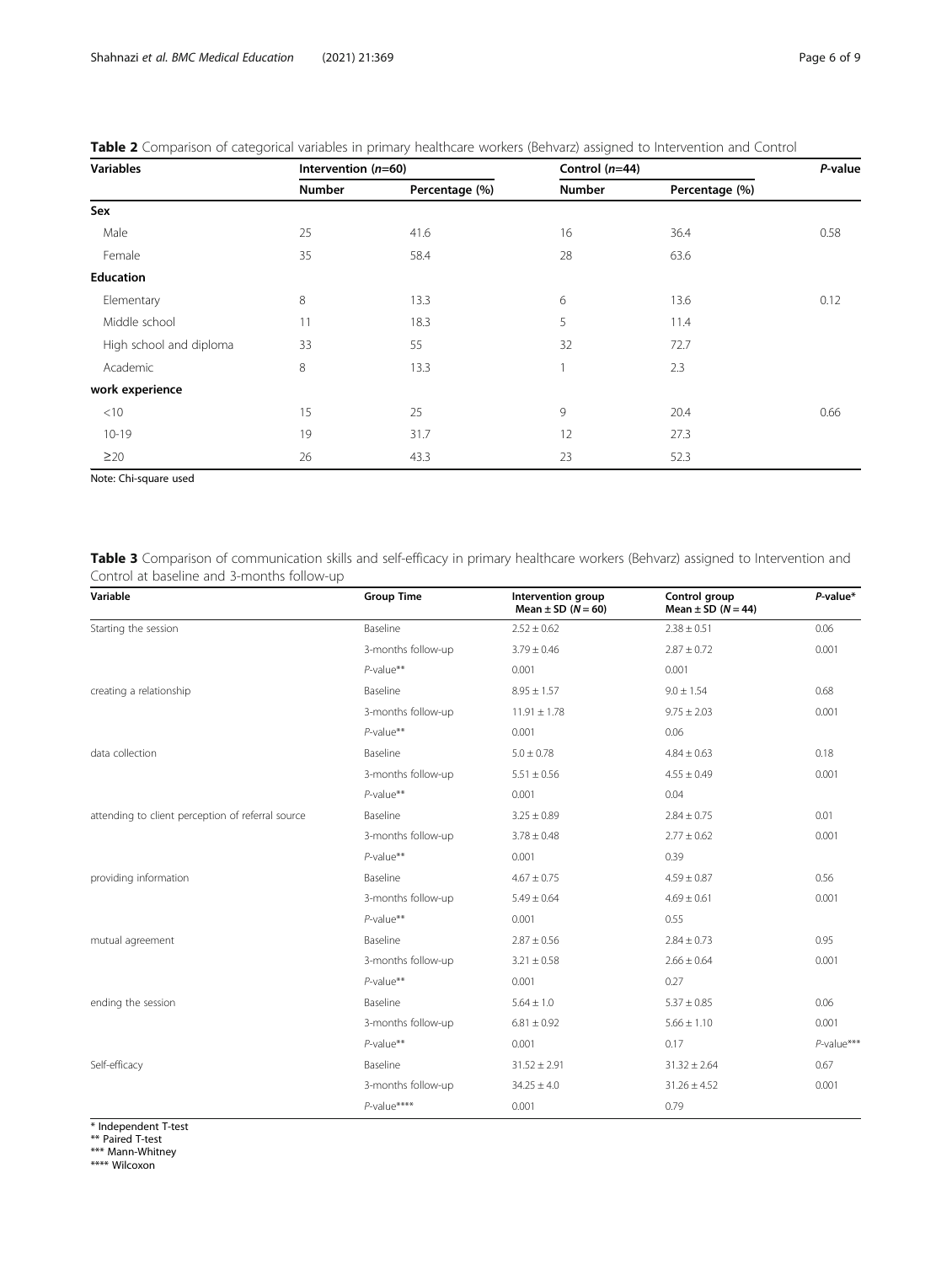| Variable                      | <b>Group Time</b>        | Intervention group Mean $\pm$ SD (N = 180) | Control group Mean $\pm$ SD (N = 178) | P-value* |
|-------------------------------|--------------------------|--------------------------------------------|---------------------------------------|----------|
| Access to services            | Baseline                 | $1.75 \pm 0.60$                            | $1.73 \pm 0.47$                       | 0.59     |
|                               | 3-months follow-up       | $2.89 \pm 1.0$                             | $1.80 \pm 0.56$                       | 0.001    |
|                               | $P$ -value**             | 0.001                                      | 0.32                                  |          |
| continuity of care            | Baseline                 | $1.19 \pm 0.97$                            | $1.33 \pm 0.87$                       | 0.28     |
|                               | 3-months follow-up       | $2.72 \pm 1.14$                            | $1.40 \pm 1.06$                       | 0.001    |
|                               | $P$ -value**             | 0.001                                      | 0.34                                  |          |
| humaneness of staff           | Baseline                 | $1.22 \pm 0.84$                            | $1.18 \pm 0.79$                       | 0.63     |
|                               | 3-months follow-up       | $2.88 \pm 1.17$                            | $1.23 \pm 0.82$                       | 0.001    |
|                               | $P$ -value <sup>**</sup> | 0.001                                      | 0.28                                  |          |
| comprehensiveness of care     | Baseline                 | $-1.09 \pm 0.67$                           | $-1.04 \pm 0.60$                      | 0.14     |
|                               | 3-months follow-up       | $-1.70 \pm 1.22$                           | $-0.61 \pm 1.14$                      | 0.001    |
|                               | $P$ -value**             | 0.001                                      | 0.11                                  |          |
| provision of health education | Baseline                 | $1.05 \pm 0.89$                            | $1.01 \pm 0.95$                       | 0.69     |
|                               | 3-months follow-up       | $2.25 \pm 1.12$                            | $1.07 \pm 0.94$                       | 0.001    |
|                               | $P$ -value**             | 0.001                                      | 0.10                                  |          |
| effectiveness of services     | Baseline                 | $1.0 \pm 0.89$                             | $1.10 \pm 0.90$                       | 0.85     |
|                               | 3-months follow-up       | $2.75 \pm 1.0$                             | $1.18 \pm 1.0$                        | 0.001    |
|                               | $P$ -value**             | 0.001                                      | 0.47                                  |          |

<span id="page-8-0"></span>Table 4 Comparison of client satisfaction in two groups of primary healthcare workers (Behvarz) assigned to Intervention and Control at baseline and 3-months follow-up

\* Mann-Whitney

\*\* Wilcoxon

Results indicate training has the potential to improve PHC efficacy and communication skills, and to generally improve client satisfaction with services.

Whereas training seemed to enhance client satisfaction with services across most subscales (e.g., services access,

care continuity, staff humaneness, provision of health education, services effectiveness), following training, clients rated comprehensiveness of services with more dissatisfaction. More research should be done to understand elements of training (targeting clinician communication/

Table 5 Comparison of client satisfaction and self-efficacy median in two groups of primary healthcare workers (Behvarz) assigned to Intervention and Control at baseline and 3-months follow-up

| Variable                      | <b>Group Time</b>  | Intervention group Median(IR) ( $N = 180$ ) | Control group Median(IR) $(N = 178)$ |
|-------------------------------|--------------------|---------------------------------------------|--------------------------------------|
| Access to services            | Baseline           | 2(2)                                        | 2(1)                                 |
|                               | 3-months follow-up | 3(3)                                        | 2(1)                                 |
| continuity of care            | Baseline           | 1(2)                                        | 1(2)                                 |
|                               | 3-months follow-up | 2.5(1.75)                                   | 1(2)                                 |
| humaneness of staff           | Baseline           | 1(1)                                        | 1(1)                                 |
|                               | 3-months follow-up | 3(2)                                        | 1.2(1.5)                             |
| comprehensiveness of care     | Baseline           | $-1(1)$                                     | $-1(2)$                              |
|                               | 3-months follow-up | $-2(2)$                                     | $-1(2)$                              |
| provision of health education | Baseline           | 1(0)                                        | 1(0)                                 |
|                               | 3-months follow-up | 2(3)                                        | 1(0.5)                               |
| effectiveness of services     | Baseline           | 1(2)                                        | 1(2)                                 |
|                               | 3-months follow-up | 3(4)                                        | 1(1.75)                              |
| Self-efficacy                 | Baseline           | 30(10)                                      | 30(10)                               |
|                               | 3-months follow-up | 32(10)                                      | 30(10)                               |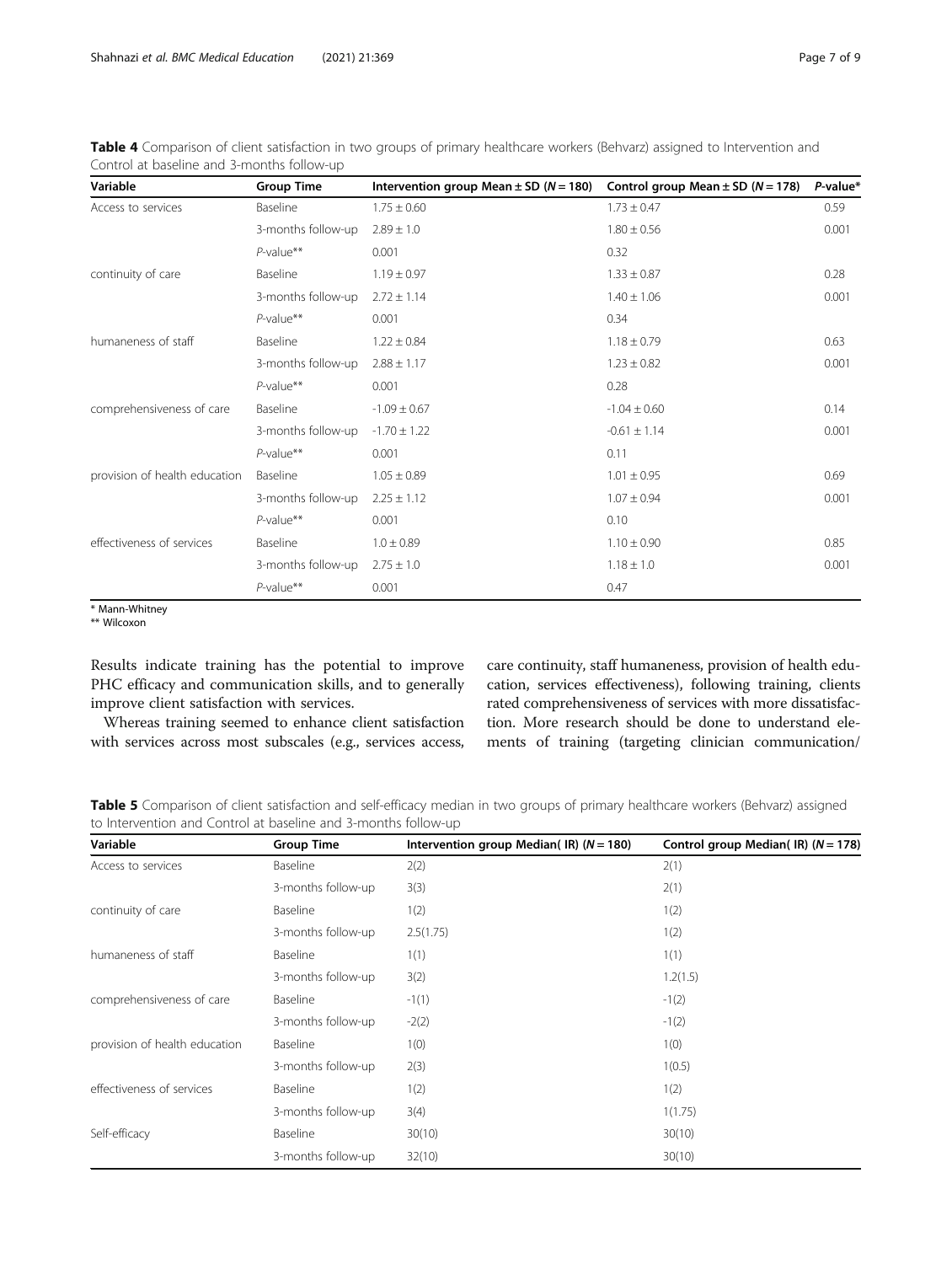confidence) that may adversely impact ratings on comprehensiveness of care in particular. It may be that attending to new communication processes during client interactions distracts clinicians from attending to the range of client health needs. Such an effect might abate over time as clinicians grow accustomed to deployment of communication skills.

Consistent with our overall findings, previous studies emphasized the importance of CS in promoting patient health and satisfaction [\[20,](#page-10-0) [21\]](#page-10-0). For instance, in a study by Boissy et al., [[22](#page-10-0)] communication skill training increased patient satisfaction and improved empathy and SE among physicians. In another study by Bank et al., [\[23](#page-10-0)] teaching CS to physicians led to a marked improvement in patient satisfaction. Moore et al., [\[24](#page-10-0)] also found that CS training was effective in promoting physical and mental health, satisfaction, and quality of life in patients. Barth and Lannen [[25](#page-10-0)] conducted a meta-analysis and concluded that CS training for healthcare workers is essential for changing their communication behavior and attitudes.

Unlike our findings, a systematic review by Barth and Lannen [[25\]](#page-10-0) showed that communication skills of professionals can be improved; yet, patients do not necessarily give higher satisfaction score. In another study by Shilling et al., [\[26](#page-10-0)] teaching CS to physicians did not have a significant effect on patient satisfaction. Differences between findings of this study and other studies [[26,](#page-10-0) [27\]](#page-10-0) may be due to differences in client samples. For example, in Schilling et al. [[27\]](#page-10-0) service recipients were cancer patients whereas in the present study clients were primary health care recipients.

In our study, SE was specifically targeted for enhancement during CS training (e.g., through discussion, use of role-plays). Previous studies emphasized SE as an important factor for successful performance [\[27](#page-10-0)–[29\]](#page-10-0), and the current study is consistent with those findings. After the CS training, health worker SE increased significantly in the present study. In a study by Nørgaard et al. [\[30\]](#page-10-0), and consistent with our findings, health worker SE for communicating with patients increased significantly after CS training. In a review study by Berkhof et al., [[31\]](#page-10-0) teaching CS to clinical staff improved patient satisfaction, self-esteem, and SE in doctors. There may be a positive and significant association between CS and SE in clinical staff; therefore, designing successful training to enhance patient-professional communication may be facilitated by attention to staff SE [[7\]](#page-10-0). A study by Cegala DJ and Lenzmeier indicated that applying effective strategies to enhance self-efficacy in medical staffs could lead to satisfaction in both medical staffs and their clients [[32](#page-10-0)]. Considering the results of previous studies [\[28](#page-10-0), [29](#page-10-0)], and our findings, this could be inferred that designing self-efficacy-based interventions to establish effective communication between medical staff and their clients might be of critical importance. This issue should be considered

in developing in-service training for health professionals by authorities.

#### Limitation and future directions

The randomized design of this research is a strength, but additional limitations should be considered. Results should be replicated in physicians, nurses, midwives and other health professionals. Statistically, no control was used for factors that may influence outcomes, including PHC worker or client demographics. Nesting within site or PHC worker was also not performed. Alphas were not corrected for family-wise error, but given the consistency and magnitude of the expected effects, results are likely replicable. In addition, formal mediational analyses were not performed to ascertain if the impact of training on client satisfaction is mediated by PHC worker communication or efficacy or both. Future studies may wish to conduct follow-up beyond 3 months to determine whether results enhance or diminish over time, and whether booster training may be appropriate. Future work with extended follow-up might determine client outcomes such as symptom reduction, or program outcomes such as staff turnover and client drop-out.

#### Conclusions

Communication skills training improved the self-efficacy of PHC workers to effectively communicate with clients, improved PHC worker communication skills with clients, and improved clients' services satisfaction. Findings are encouraging, and such training may be deployed in other practice settings, since it was delivered in only 4 group sessions of 90 min each.

#### Abbreviations

PHC: Primary Healthcare; CS: Communication Skills; SE: Self-Efficacy

#### Acknowledgements

The authors appreciate all participants for their friendly cooperation.

#### Authors' contributions

MK and HSh were responsible for the study design, data analyses and interpretation. MA was advisor of the study. MB, and AG collected data. MK and Hsh prepared and validated data. All authors contributed to manuscript preparation. All authors read and approved the final version of the manuscript. LARS provided input on interpretation of results, limitations, implications and English usage.

#### Funding

None.

#### Availability of data and materials

The datasets used and/or analyzed during this study are available from the corresponding author upon reasonable request.

#### Declarations

#### Ethics approval and consent to participate

The Research Ethics Committee of the Saveh University of Medical Sciences approved the study protocol (Number: IR.SAVEHUMS. REC1396.16). Also, all participants in this research completed a written informed consent.